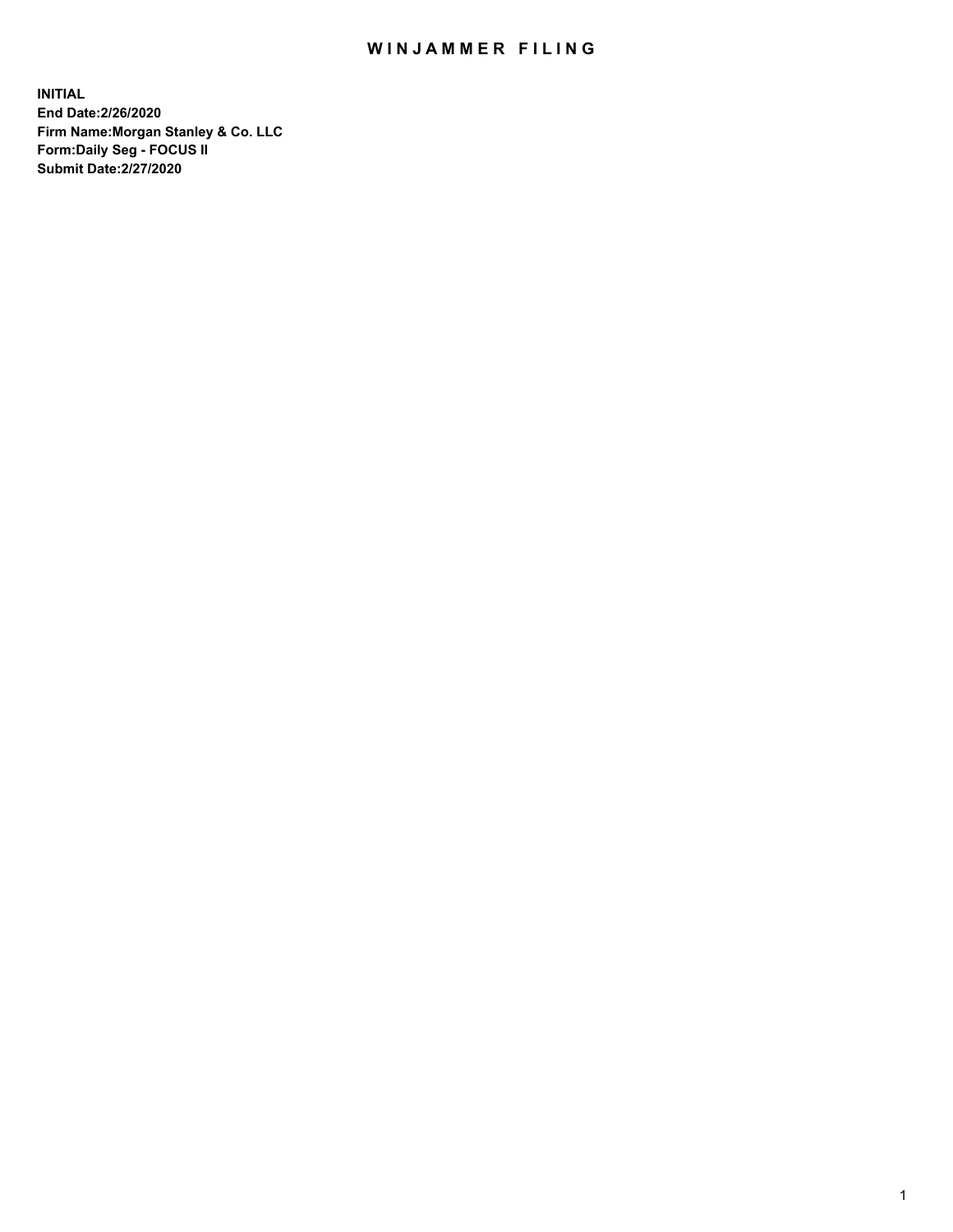**INITIAL End Date:2/26/2020 Firm Name:Morgan Stanley & Co. LLC Form:Daily Seg - FOCUS II Submit Date:2/27/2020 Daily Segregation - Cover Page**

| Name of Company                                                                                                                                                                                                                                                                                                                | Morgan Stanley & Co. LLC                                    |
|--------------------------------------------------------------------------------------------------------------------------------------------------------------------------------------------------------------------------------------------------------------------------------------------------------------------------------|-------------------------------------------------------------|
| <b>Contact Name</b>                                                                                                                                                                                                                                                                                                            | <b>Ikram Shah</b>                                           |
| <b>Contact Phone Number</b>                                                                                                                                                                                                                                                                                                    | 212-276-0963                                                |
| <b>Contact Email Address</b>                                                                                                                                                                                                                                                                                                   | Ikram.shah@morganstanley.com                                |
| FCM's Customer Segregated Funds Residual Interest Target (choose one):<br>a. Minimum dollar amount: ; or<br>b. Minimum percentage of customer segregated funds required:% ; or<br>c. Dollar amount range between: and; or<br>d. Percentage range of customer segregated funds required between:% and%.                         | 235,000,000<br><u>0</u><br><u>00</u><br>0 <sub>0</sub>      |
| FCM's Customer Secured Amount Funds Residual Interest Target (choose one):<br>a. Minimum dollar amount: ; or<br>b. Minimum percentage of customer secured funds required:% ; or<br>c. Dollar amount range between: and; or<br>d. Percentage range of customer secured funds required between:% and%.                           | 140,000,000<br><u>0</u><br>0 <sub>0</sub><br>0 <sub>0</sub> |
| FCM's Cleared Swaps Customer Collateral Residual Interest Target (choose one):<br>a. Minimum dollar amount: ; or<br>b. Minimum percentage of cleared swaps customer collateral required:% ; or<br>c. Dollar amount range between: and; or<br>d. Percentage range of cleared swaps customer collateral required between:% and%. | 92,000,000<br><u>0</u><br><u>00</u><br>00                   |

Attach supporting documents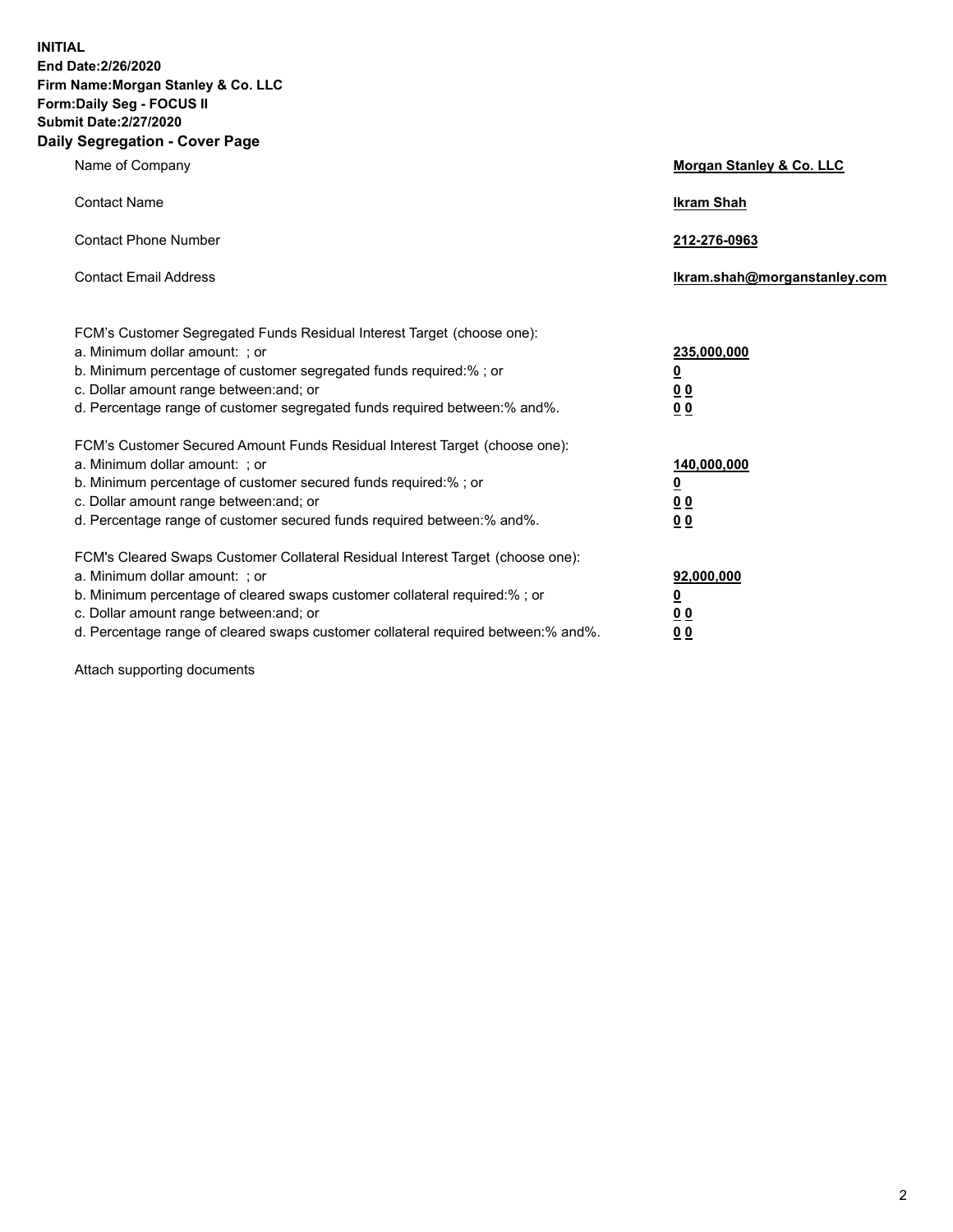| <b>INITIAL</b> | End Date: 2/26/2020<br>Firm Name: Morgan Stanley & Co. LLC<br>Form: Daily Seg - FOCUS II<br><b>Submit Date:2/27/2020</b><br><b>Daily Segregation - Secured Amounts</b> |                                                      |
|----------------|------------------------------------------------------------------------------------------------------------------------------------------------------------------------|------------------------------------------------------|
|                | Foreign Futures and Foreign Options Secured Amounts                                                                                                                    |                                                      |
|                | Amount required to be set aside pursuant to law, rule or regulation of a foreign                                                                                       | $0$ [7305]                                           |
|                | government or a rule of a self-regulatory organization authorized thereunder                                                                                           |                                                      |
| 1.             | Net ledger balance - Foreign Futures and Foreign Option Trading - All Customers                                                                                        |                                                      |
|                | A. Cash<br>B. Securities (at market)                                                                                                                                   | 4,007,559,515 [7315]<br>2,235,296,648 [7317]         |
| 2.             | Net unrealized profit (loss) in open futures contracts traded on a foreign board of trade                                                                              | -837,457,437 [7325]                                  |
| 3.             | Exchange traded options                                                                                                                                                |                                                      |
|                | a. Market value of open option contracts purchased on a foreign board of trade                                                                                         | 7,762,836 [7335]                                     |
|                | b. Market value of open contracts granted (sold) on a foreign board of trade                                                                                           | -10,836,218 [7337]                                   |
| 4.             | Net equity (deficit) (add lines 1.2. and 3.)                                                                                                                           | 5,402,325,344 [7345]                                 |
| 5.             | Account liquidating to a deficit and account with a debit balances - gross amount                                                                                      | 235,743,307 [7351]                                   |
|                | Less: amount offset by customer owned securities                                                                                                                       | -230,612,112 [7352] 5,131,195                        |
| 6.             | Amount required to be set aside as the secured amount - Net Liquidating Equity                                                                                         | [7354]<br>5,407,456,539 [7355]                       |
|                | Method (add lines 4 and 5)                                                                                                                                             |                                                      |
| 7.             | Greater of amount required to be set aside pursuant to foreign jurisdiction (above) or line                                                                            | 5,407,456,539 [7360]                                 |
|                | 6.                                                                                                                                                                     |                                                      |
|                | FUNDS DEPOSITED IN SEPARATE REGULATION 30.7 ACCOUNTS                                                                                                                   |                                                      |
| 1.             | Cash in banks<br>A. Banks located in the United States                                                                                                                 |                                                      |
|                | B. Other banks qualified under Regulation 30.7                                                                                                                         | 364,003,235 [7500]<br>515,572,670 [7520] 879,575,905 |
|                |                                                                                                                                                                        | [7530]                                               |
| 2.             | Securities                                                                                                                                                             |                                                      |
|                | A. In safekeeping with banks located in the United States                                                                                                              | 458,496,687 [7540]                                   |
|                | B. In safekeeping with other banks qualified under Regulation 30.7                                                                                                     | 0 [7560] 458,496,687 [7570]                          |
| 3.             | Equities with registered futures commission merchants                                                                                                                  |                                                      |
|                | A. Cash<br><b>B.</b> Securities                                                                                                                                        | 15,743,730 [7580]<br>$0$ [7590]                      |
|                | C. Unrealized gain (loss) on open futures contracts                                                                                                                    | 4,921,307 [7600]                                     |
|                | D. Value of long option contracts                                                                                                                                      | $0$ [7610]                                           |
|                | E. Value of short option contracts                                                                                                                                     | 0 [7615] 20,665,037 [7620]                           |
| 4.             | Amounts held by clearing organizations of foreign boards of trade                                                                                                      |                                                      |
|                | A. Cash                                                                                                                                                                | $0$ [7640]                                           |
|                | <b>B.</b> Securities                                                                                                                                                   | $0$ [7650]                                           |
|                | C. Amount due to (from) clearing organization - daily variation<br>D. Value of long option contracts                                                                   | $0$ [7660]<br>$0$ [7670]                             |
|                | E. Value of short option contracts                                                                                                                                     | 0 [7675] 0 [7680]                                    |
| 5.             | Amounts held by members of foreign boards of trade                                                                                                                     |                                                      |
|                | A. Cash                                                                                                                                                                | 3,348,120,715 [7700]                                 |
|                | <b>B.</b> Securities                                                                                                                                                   | 1,776,799,961 [7710]                                 |
|                | C. Unrealized gain (loss) on open futures contracts                                                                                                                    | -842,378,743 [7720]                                  |
|                | D. Value of long option contracts                                                                                                                                      | 7,762,836 [7730]                                     |
|                | E. Value of short option contracts                                                                                                                                     | -10,836,218 [7735] 4,279,468,551<br>[7740]           |
| 6.             | Amounts with other depositories designated by a foreign board of trade                                                                                                 | $0$ [7760]                                           |
| 7.<br>8.       | Segregated funds on hand<br>Total funds in separate section 30.7 accounts                                                                                              | <u>0</u> [7765]<br>5,638,206,180 [7770]              |
| 9.             | Excess (deficiency) Set Aside for Secured Amount (subtract line 7 Secured Statement                                                                                    | 230,749,641 [7380]                                   |
|                | Page 1 from Line 8)                                                                                                                                                    |                                                      |

- 10. Management Target Amount for Excess funds in separate section 30.7 accounts **140,000,000** [7780]
- 11. Excess (deficiency) funds in separate 30.7 accounts over (under) Management Target **90,749,641** [7785]

3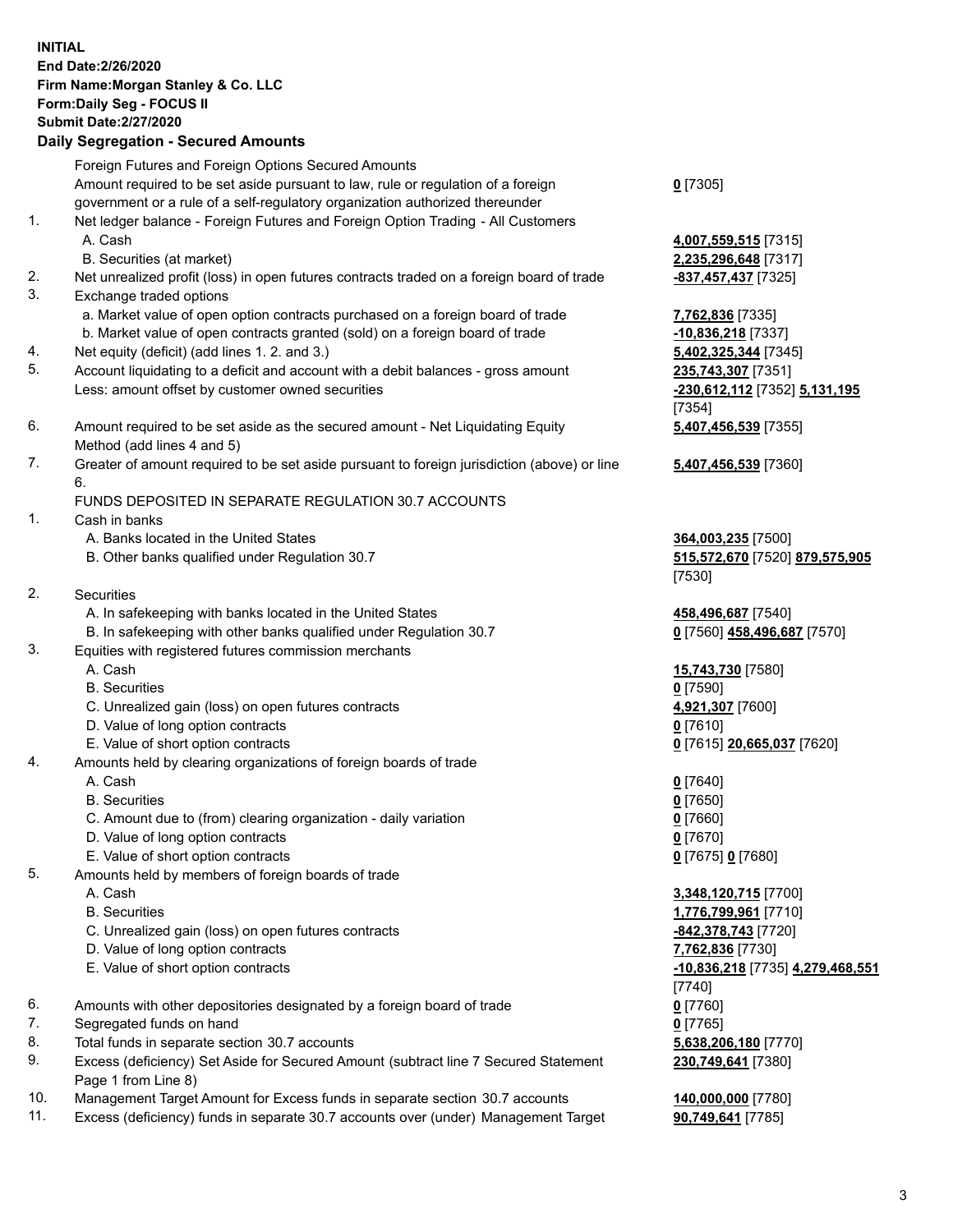**INITIAL End Date:2/26/2020 Firm Name:Morgan Stanley & Co. LLC Form:Daily Seg - FOCUS II Submit Date:2/27/2020 Daily Segregation - Segregation Statement** SEGREGATION REQUIREMENTS(Section 4d(2) of the CEAct) 1. Net ledger balance A. Cash **11,146,598,179** [7010] B. Securities (at market) **5,901,477,929** [7020] 2. Net unrealized profit (loss) in open futures contracts traded on a contract market **-568,678,519** [7030] 3. Exchange traded options A. Add market value of open option contracts purchased on a contract market **623,393,389** [7032] B. Deduct market value of open option contracts granted (sold) on a contract market **-516,898,692** [7033] 4. Net equity (deficit) (add lines 1, 2 and 3) **16,585,892,286** [7040] 5. Accounts liquidating to a deficit and accounts with debit balances - gross amount **339,148,204** [7045] Less: amount offset by customer securities **-337,055,543** [7047] **2,092,661** [7050] 6. Amount required to be segregated (add lines 4 and 5) **16,587,984,947** [7060] FUNDS IN SEGREGATED ACCOUNTS 7. Deposited in segregated funds bank accounts A. Cash **3,356,925,961** [7070] B. Securities representing investments of customers' funds (at market) **0** [7080] C. Securities held for particular customers or option customers in lieu of cash (at market) **916,502,217** [7090] 8. Margins on deposit with derivatives clearing organizations of contract markets A. Cash **7,686,310,873** [7100] B. Securities representing investments of customers' funds (at market) **0** [7110] C. Securities held for particular customers or option customers in lieu of cash (at market) **4,984,975,712** [7120] 9. Net settlement from (to) derivatives clearing organizations of contract markets **-184,365,595** [7130] 10. Exchange traded options A. Value of open long option contracts **623,393,389** [7132] B. Value of open short option contracts **and the set of our original contracts -516,898,692** [7133] 11. Net equities with other FCMs A. Net liquidating equity **8,600,934** [7140] B. Securities representing investments of customers' funds (at market) **0** [7160] C. Securities held for particular customers or option customers in lieu of cash (at market) **0** [7170] 12. Segregated funds on hand **0** [7150] 13. Total amount in segregation (add lines 7 through 12) **16,875,444,799** [7180] 14. Excess (deficiency) funds in segregation (subtract line 6 from line 13) **287,459,852** [7190] 15. Management Target Amount for Excess funds in segregation **235,000,000** [7194]

16. Excess (deficiency) funds in segregation over (under) Management Target Amount Excess

**52,459,852** [7198]